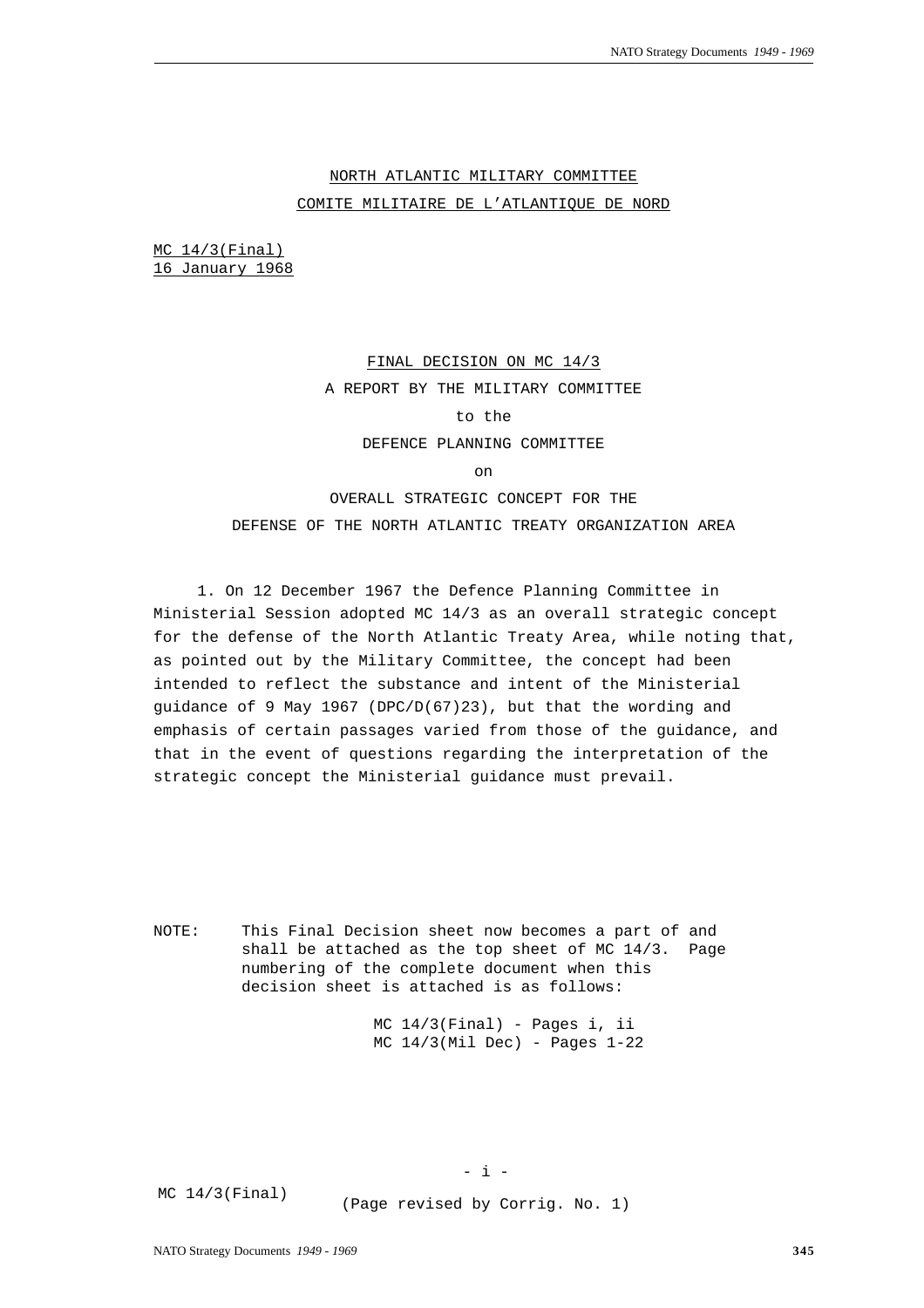2. The attention of the Major NATO Commanders is drawn to this report, which now becomes operative.

3. This document supersedes MC 14/2(Revised).

FOR THE MILITARY COMMITTEE:

EZIO PISTOTTI Lieutenant General, Italian Army Director International Military Staff

COPY TO: SECGEN MILREPS SACEUR SACLANT CINCHAN **CUSRPG** FMM LIST B

- ii -

MC 14/3(Final)

(Page revised by Corrig. No. 1)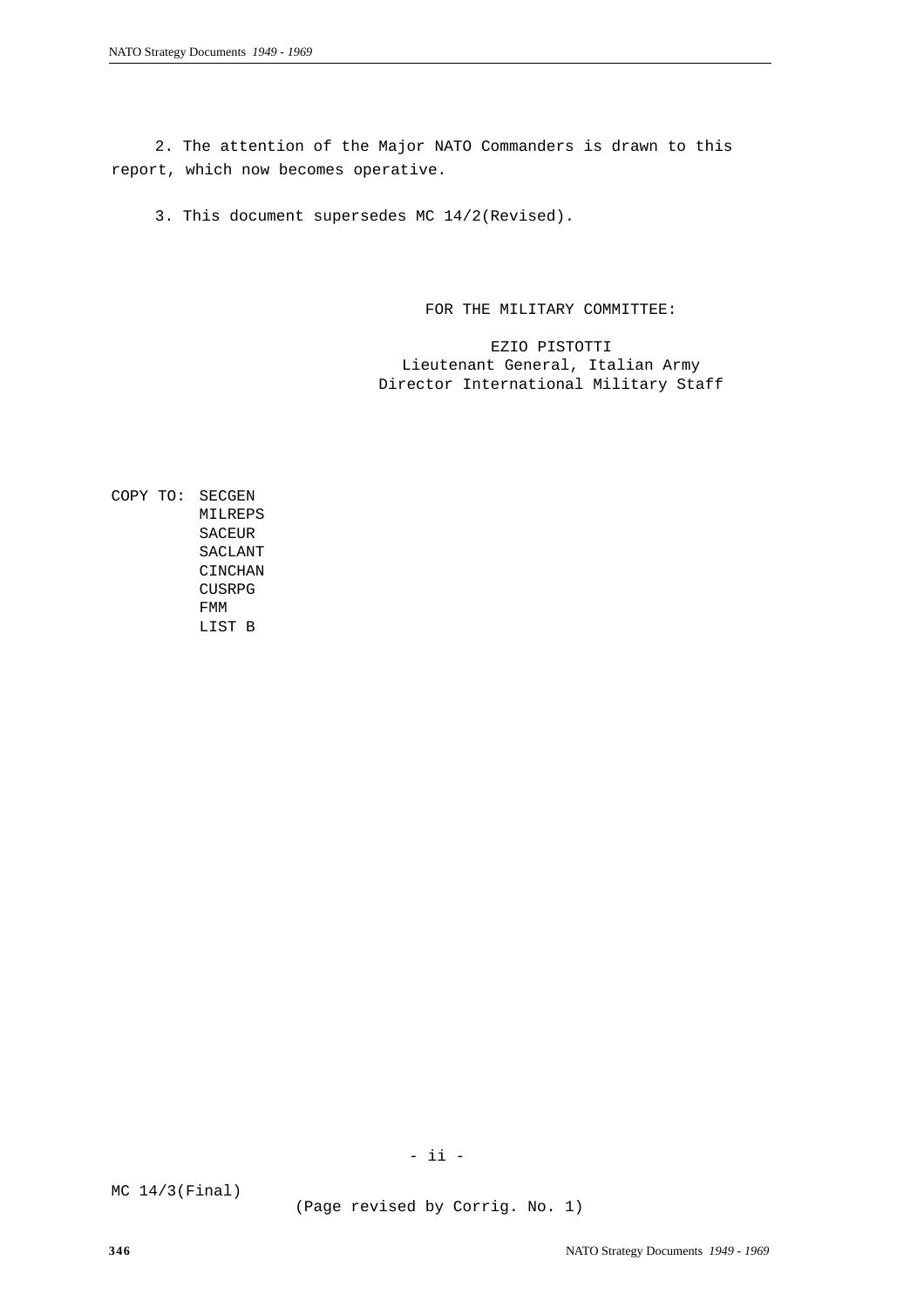# NORTH ATLANTIC MILITARY COMMITTEE

COMITE MILITAIRE DE L'ATLANTIQUE NORD

MC 14/3(Military Decision) 22 September 1967

#### MILITARY DECISION ON MC 14/3

A REPORT BY THE MILITARY COMMITTEE

# to the

#### DEFENSE PLANNING COMMITTEE

on

# OVERALL STRATEGIC CONCEPT FOR THE DEFENSE OF THE

# NORTH ATLANTIC TREATY ORGANIZATION AREA

1. At their Informal Meeting on 16 September 1967 in Oslo, the Military Committee in Chiefs of Staff Session approved MC 14/3.

2. The attention of the Defense Planning Committee is invited to the recommendations contained in paragraph 5 of the report.

FOR THE MILITARY COMMITTEE:

EZIO PISTOTTI Lieutenant General, Italian Army Director, International Military Staff

1 ENCLOSURE MC 14/3

DISTRIBUTION: SECGEN MILREPS SACEUR SACLANT CINCHAN CUSRPG MCREP FLM LIST B

This document consists of 22 pages

 $- 1 -$ 

MC 14/3(Military Decision)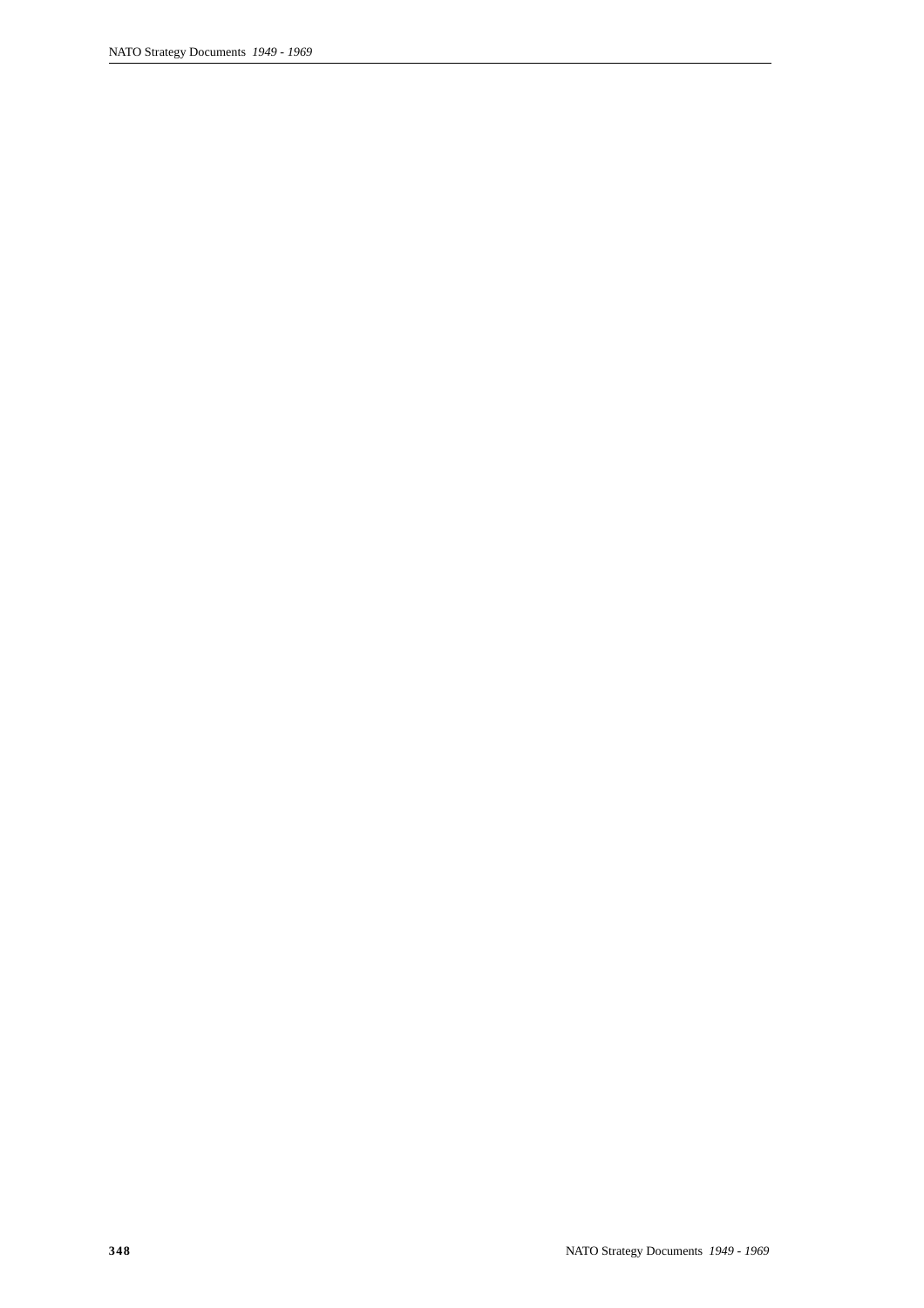A REPORT BY THE MILITARY COMMITTEE TO THE DEFENCE PLANNING COMMITTEE ON OVERALL STRATEGIC CONCEPT FOR THE DEFENCE OF THE NORTH ATLANTIC TREATY ORGANISATION AREA References :  $a.$  DPC/D(67)23, 11 May 67 b. MC 14/2(Rev.)(Decision), 6 Apr 57

### INTRODUCTION

1. The decisions of the Defence Planning Committee in Ministerial Session on 9 May 1967 (reference a) invited the Military Committee to continue its work upon a possible revision of the overall strategic concept for NATO (reference b) and, inter alia, transmitted to the Military Committee guidance to be followed, (Annex II to reference a).

2. The paper at enclosure represents the first stage of the revision. The second stage will be the submission of a revised paper on "Measures to Implement the Strategic Concept" (MC 48/3).

3. These two papers together supersede the existing strategic guidance contained in MC 14/2(Revised) and MC 48/2.

4. The Military Committee intends that the strategy paper reflect the substance and intent of the Ministerial guidance even though the wording in the strategy paper varies in some respects from that in the Ministerial guidance (Annex II to  $DPC/D(67)23$ ). The Ministerial guidance will control whenever any difference of wording between the two documents is raised. The Military Committee fully realises that the Defence Planning Committee may wish to comment further or to make suggestions for modification of this paper.

#### RECOMMENDATION

5. The Military Committee recommends that the Defence Planning Committee approve the document at enclosure.

MC 14/3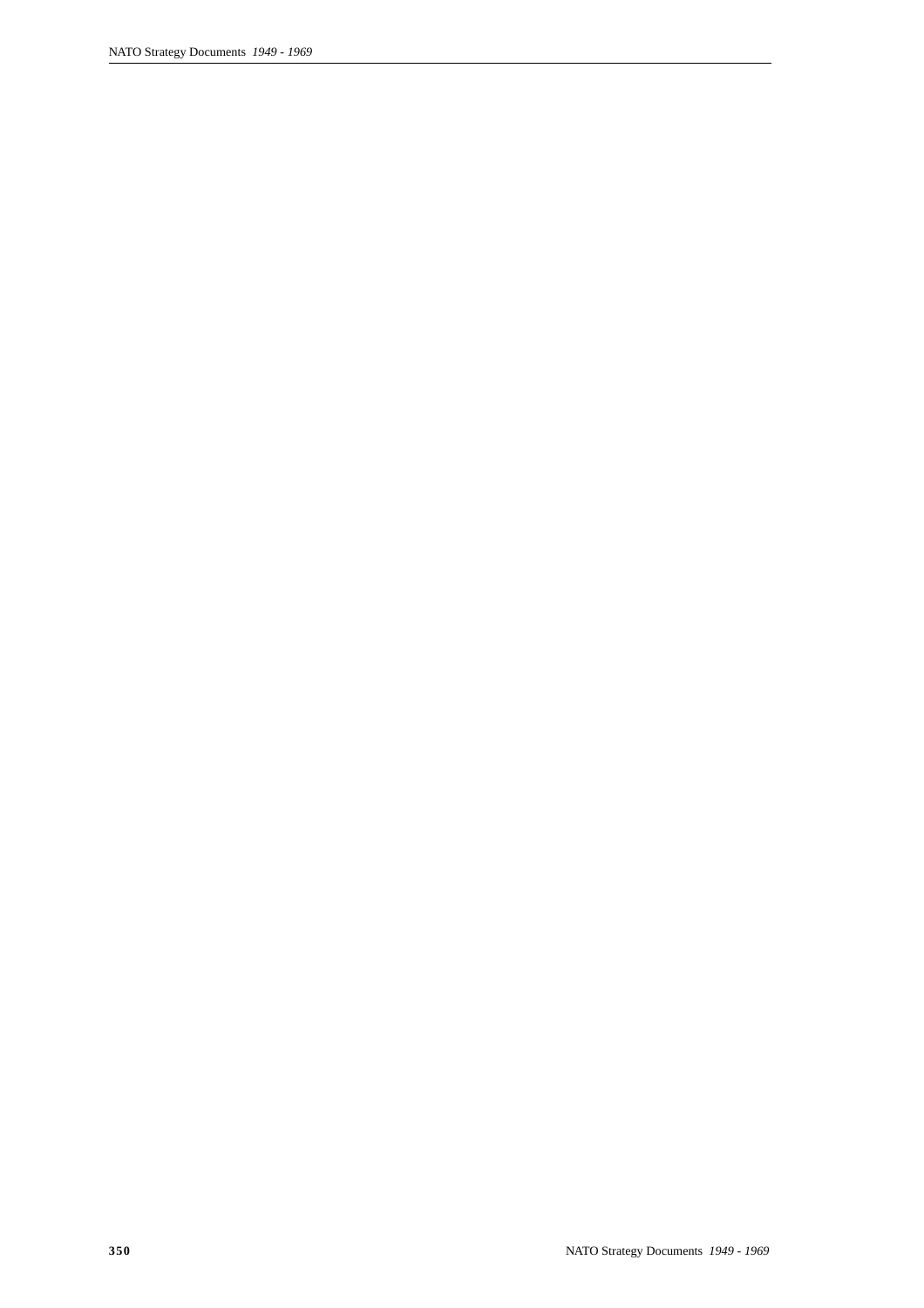ENCLOSURE 1

OVERALL STRATEGIC CONCEPT FOR THE DEFENSE OF THE NORTH ATLANTIC TREATY ORGANISATION AREA ANNEX A - DEFINITIONS

OBJECTIVE

1. The overall defensive concept of the North Atlantic Treaty Organisation is to preserve peace and to provide for the security of the North Atlantic Treaty area primarily by a credible deterrence, effected by confronting any possible, threatened or actual aggression, ranging from covert operations to all-out nuclear war, with adequate NATO forces. They must be organised, disposed, trained and equipped so that the Warsaw Pact will conclude that if they launched an armed attack the chances of a favourable decision to them are too small to be acceptable, and that fatal risks could be involved. The Warsaw Pact must not be given any reason to think that they could gain their objectives by the threat or use of military force against any part of the North Atlantic Treaty area. To this end, the provision of military force in support of the purposes and principles of the Alliance requires close, positive and continuing collaboration among the nations concerned and integrated commands.

2. Should aggression occur, the military objective is to preserve or restore the integrity and security of the North Atlantic Treaty area by employing such forces as may be necessary within the concept of forward defence.

# ASSESSMENT OF THE THREAT

# Nature of the Threat

3. The Soviet leaders have not renounced as an ultimate aim the extension of Soviet Communist influence throughout the world.

Enclosure 1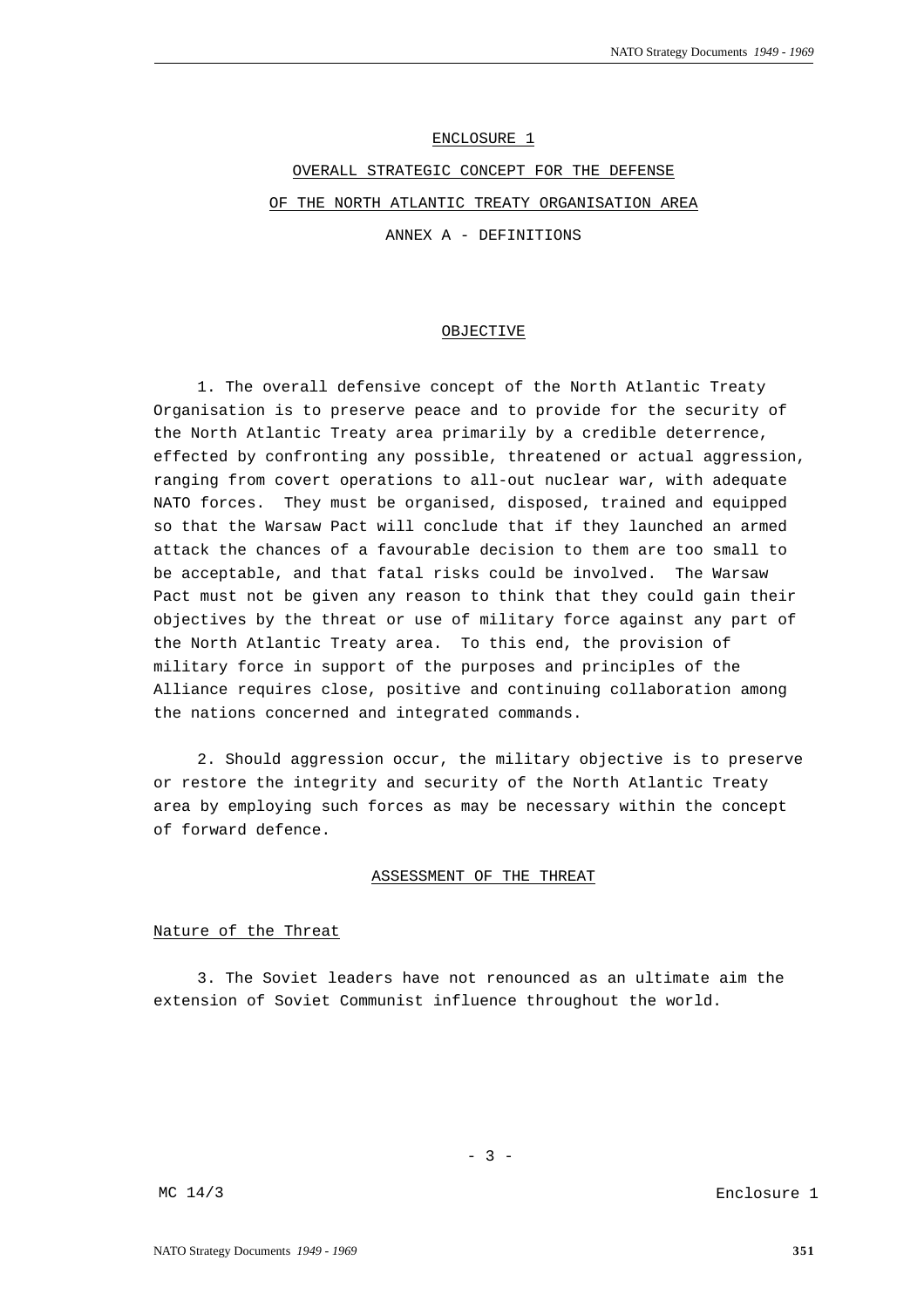Even though the policies by which the Soviets seek to realise their ends show signs of evolving in response both to political changes in the world and to the continuing existence of a credible Western deterrent, the fundamental issues underlying the tension between East and West have not been resolved. In this context the Soviets will try to exploit any weaknesses to their own advantage, within as well as outside the NATO area, in order to strengthen their position as a world power. Soviet policy, which is supported to a greater or lesser extent by the Eastern European countries on a number of questions in which they share a community of interest, will continue to be based on:

- a. Economic means;
- b. Political means;
- c. Propaganda;
- d. Subversion including spreading of the Communist ideology and the exportation of arms and material;
- e. Military power.

4. Within Europe the Soviet leaders appear in recent years to have followed a more cautious line. Outside Europe, wherever they can do so without military risk to the Soviet Union, the Soviet leaders actively exploit every opportunity to build up positions from which to threaten NATO in the event of hostilities; this is especially true in Africa, Latin America, and the Middle East.

5. The military capabilities of the Warsaw Pact constitute a formidable element in the threat. Although the Warsaw Pact leaders probably believe that they now possess sufficient military power to deter NATO from resorting to all-out nuclear war except under extreme threat to its vital interests, they continue to spend large sums on improving their capabilities; in particular:

MC 14/3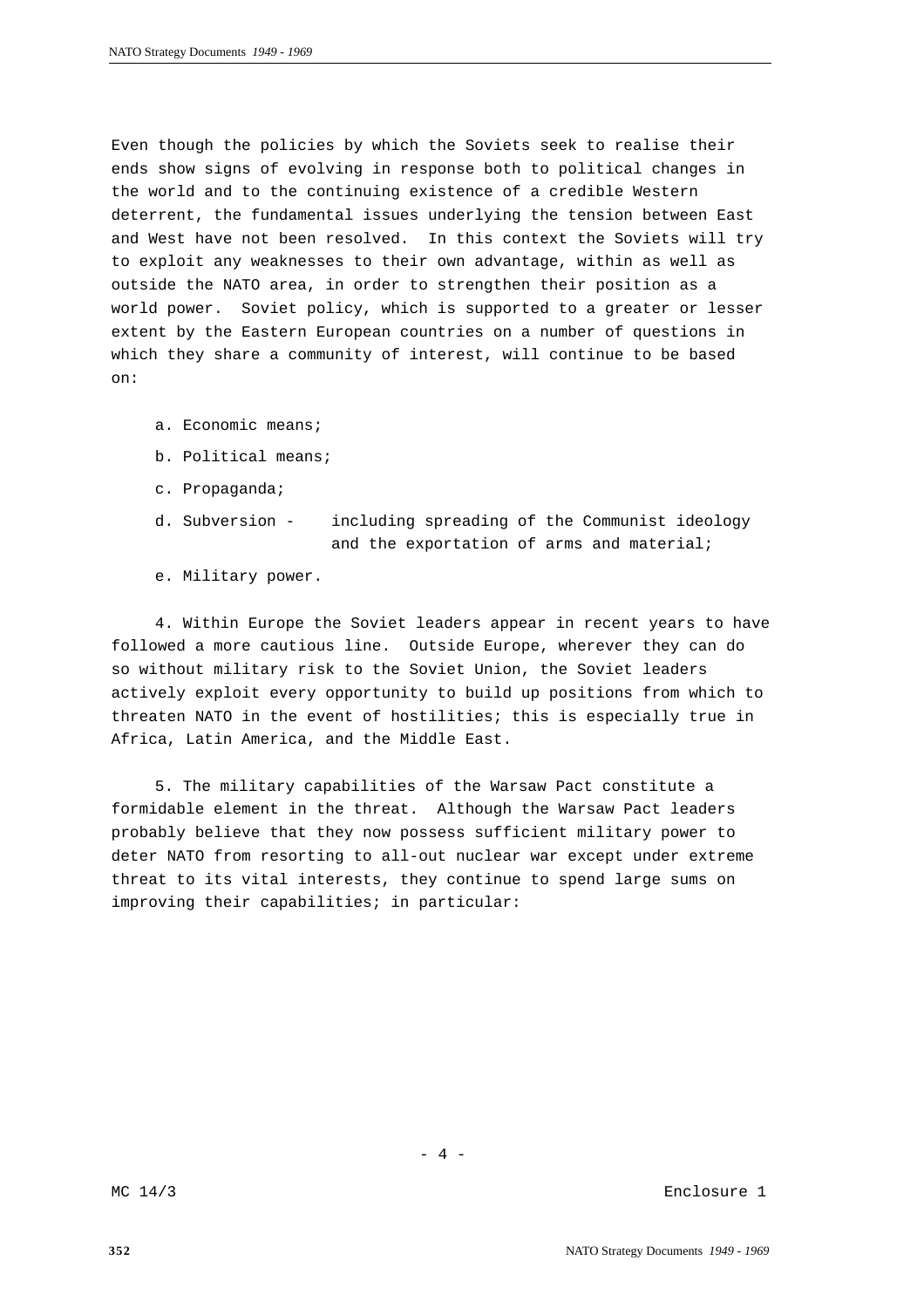- a. The Soviets will continue to seek by every possible means, including research, development and production, to acquire a clear military advantage over NATO. They can be expected to exploit, to the maximum, any significant success possibly by adopting more aggressive policies.
- b. The Soviets will continue to support their objectives from a position of impressive military strength based on nuclear, massive conventional, chemical and possibly biological capabilities. They will continue to increase their nuclear capability and may build up their anti-ballistic missile capability. The Soviet Union, as a major and still growing world sea power, will deploy its maritime forces world-wide on an increasing scale. The Soviets will also continue to maintain and increase the Warsaw Pact forces' capability for a wide range of military operations.

#### Warsaw Pact Capabilities

6. The Warsaw Pact is capable of initiating and conducting a wide range of actions against NATO. The principal possible options open to the Pact are:

- a. Major nuclear aggression with the aim of destroying to as large an extent as possible NATO's military potential and, in particular, Allied world-wide nuclear retaliatory capabilities together with attacks on industrial and population centres.
- b. Major aggression, possibly supported by tactical nuclear and chemical weapons, delivered simultaneously against the Northern, Central and Southern Regions of ACE and extended into the sea areas.
- c. Major aggression against one or two land regions of NATO with or without tactical nuclear and chemical weapons.

 $- 5 -$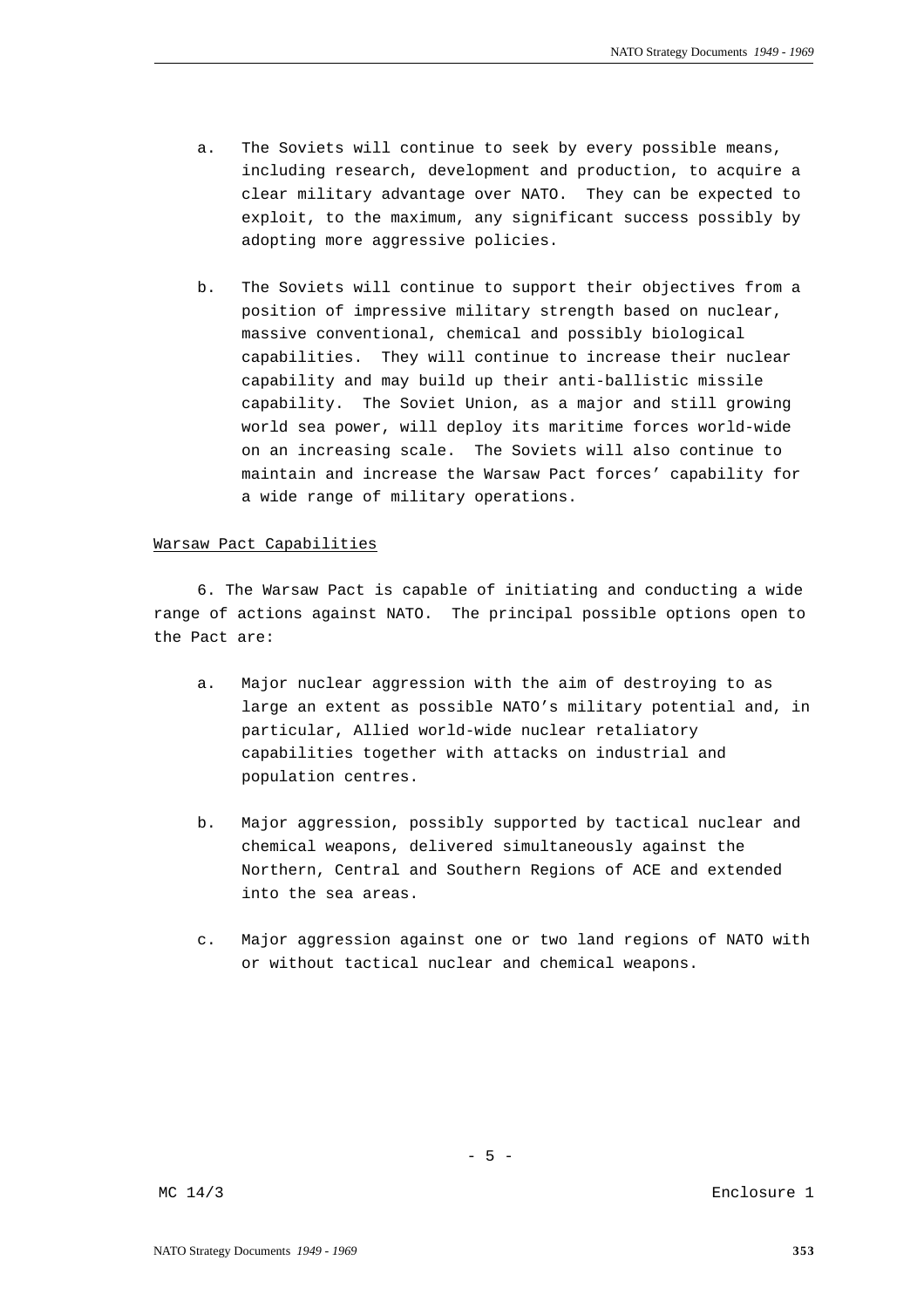- d. Nuclear or non-nuclear operations, restricted to the sea areas of NATO, and directed against NATO forces, shipping and sealines of communications.
- e. A limited aggression determined by a particular situation, against an individual NATO country. Such an attack could be confined to a particular area.
- f. A renewed harassment or blockade of West Berlin, or an attack on West Berlin.
- g. Covert actions, incursions or infiltrations (for definitions see Annex "A") anywhere in the NATO area.
- h. Politico-military pressures and threats against one or more members of the Alliance involving ultimatums, military demonstrations, deployment of forces, mobilisation and other related incidents.

# Other Contingencies

7. Other contingencies could arise which would not immediately and directly threaten the territories and populations of NATO but which would be of special importance and urgent concern to NATO, e.g:-

- a. Soviet actions in the peripheral areas outside the NATO area, e.g., Africa, Latin America and the Middle East, or on the high seas, or in such states as Sweden, Finland, Austria or Yugoslavia.
- b. Incidents, outside the NATO area, either on land or at sea, over which neither side could exercise immediate and full control.

# Possible Forms of Action Against NATO

8. General. The Warsaw Pact leaders will continue to exploit every opportunity to undermine Alliance solidarity and, in general, to weaken NATO and secure the withdrawal and dispersion of its military forces, including those deployed for forward defence. The means that they may choose in order to realize their aims are likely to be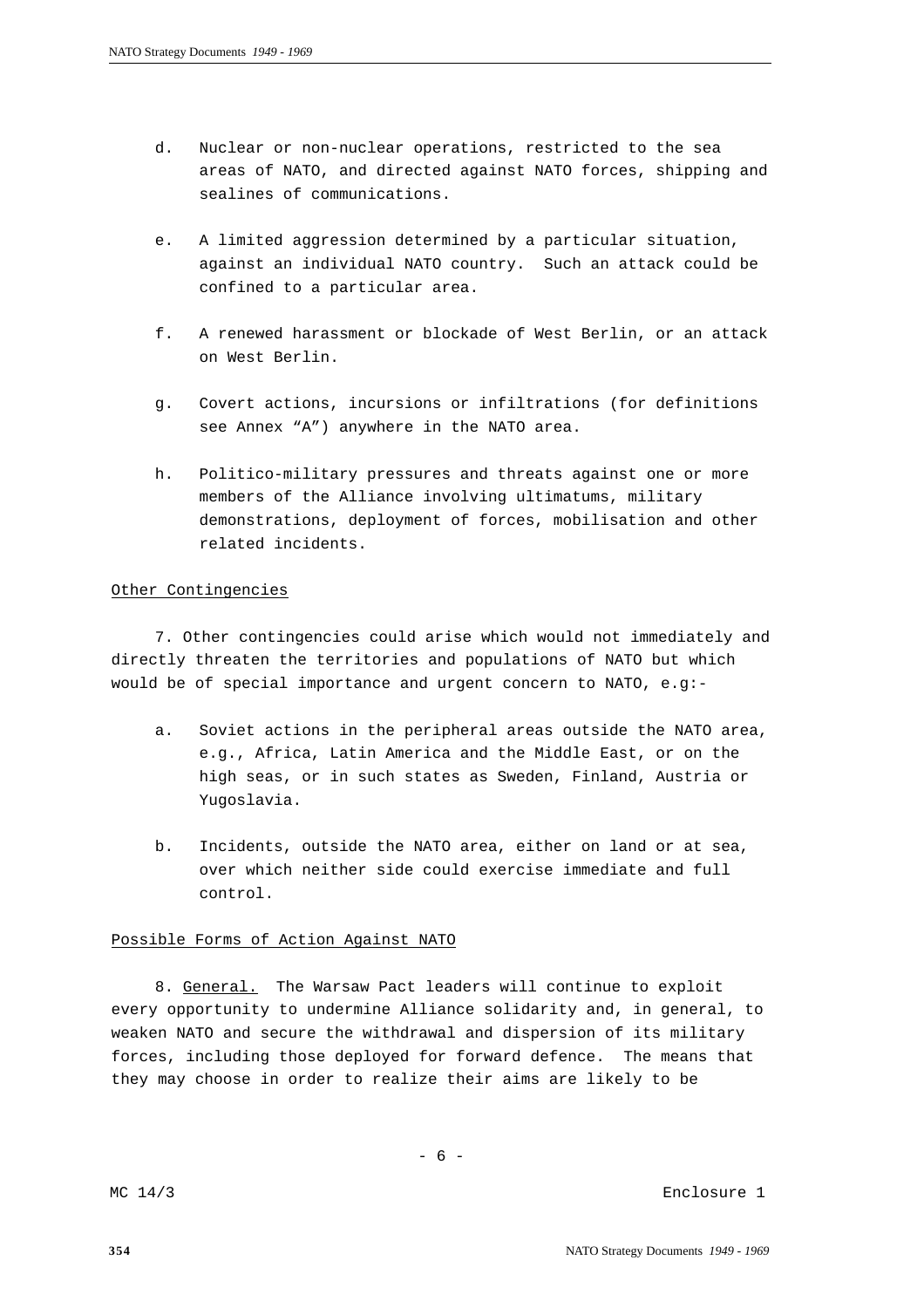influenced both by NATO's military capabilities (particularly in terms of forces immediately available) and by their conclusions regarding the cohesion of NATO and its determination to use its military power if necessary. The more probable actions appear to be those at the lower end of the spectrum, such as creating tension by harassment or blockading Berlin or other political military pressures, as mentioned in sub-paragraphs 6f and 6h above. Other forms of action are examined in more detail in the following paragraphs.

9. Covert Actions - Covert action ranging from subversion to outright insurgency is most likely to be effective in countries characterised by political, economic and social instability. For this reason, the Soviets are less likely to meet with any major success in the NATO area than in areas outside it. However, it is conceivable that in the NATO area, the Soviets might engage in covert action to forment unrest, insecurity and subversion in an attempt to create favourable conditions for subsequent exploitation. However, they would be wary of employing any measures which would involve a direct confrontation with Allied forces and a consequent widening of hostilities.

10. Limited Aggression - It is believed that the Warsaw Pact leaders are convinced that limited aggression initiated by them in the NATO area would engage vital Western interests and commitments as in no other area of the world, and that even a small-scale military engagement contains the inherent risk of escalation to general nuclear war. It is unlikely that the Soviet Union will deliberately initiate a limited war in the NATO area provided that the risk of escalation to nuclear war continues to be made clear to it, and as long as they remain convinced of NATO's determination, military strength and political cohesion.

- 7 -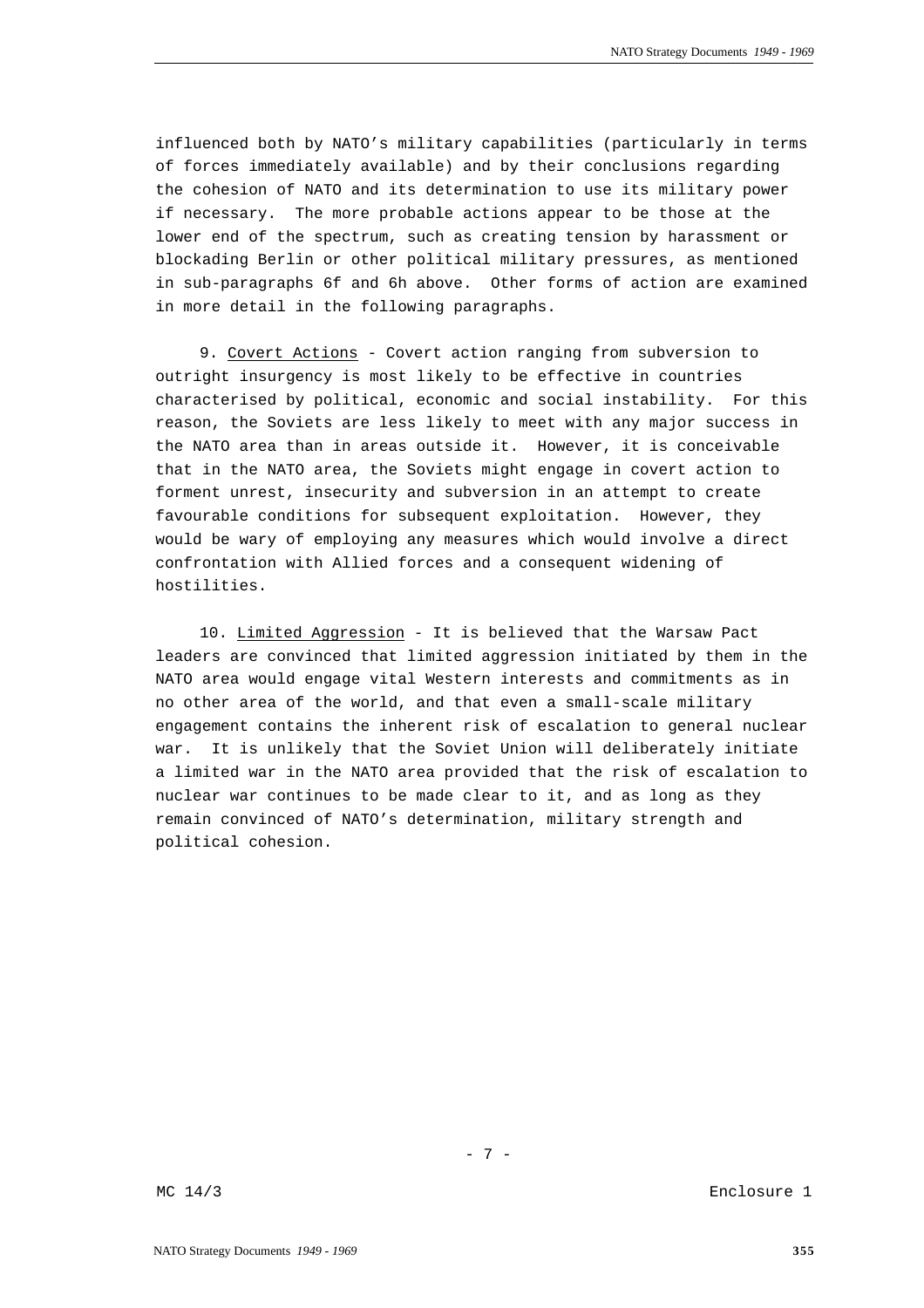- a. Nevertheless, if NATO fails to maintain a credible capability to deal with the whole spectrum of aggression, the Warsaw Pact might conclude that they could engage in limited aggression under the umbrella of Soviet strategic nuclear capability. In so doing, the Soviets would attempt to exploit NATO vulnerabilities without escalation to nuclear war. Such action would be aimed at achieving a quick success with limited objectives, followed by a prompt call for negotiations to exploit a fait accompli and avoid military confrontation with NATO.
- b. The Soviets might engage in such limited aggressions with Soviet forces, but more probably with other forces or with Communist-supported local revolutionary groups. In keeping with the limited political objectives of such operations, they would seek to limit the engagement of NATO forces, to restrict the geographic area of engagement and to prevent, or at least restrict, the use of nuclear weapons.

11. Major Aggression - So long as the forces committed to NATO and the external nuclear forces supporting the Alliance are able to inflict catastrophic damage on Soviet society even after a surprise nuclear attack, it is unlikely that the Soviet Union will deliberately initiate a general war or any other aggression in the NATO area that involves a clear risk of escalation to nuclear war.

12. Deliberate Attack - The risk of deliberate attack, which may vary between regions, cannot be discounted; for example, if the potential enemy, either from political evidence or by deduction from the state of our military preparedness, doubts our cohesion, our determination or our capability to resist. The military weaknesses of the flanks make them particularly vulnerable.

13. Accident or Miscalculation - The possibility of hostilities arising by accident, or from miscalculation, which could escalate to greater intensity, cannot be ruled out.

- 8 -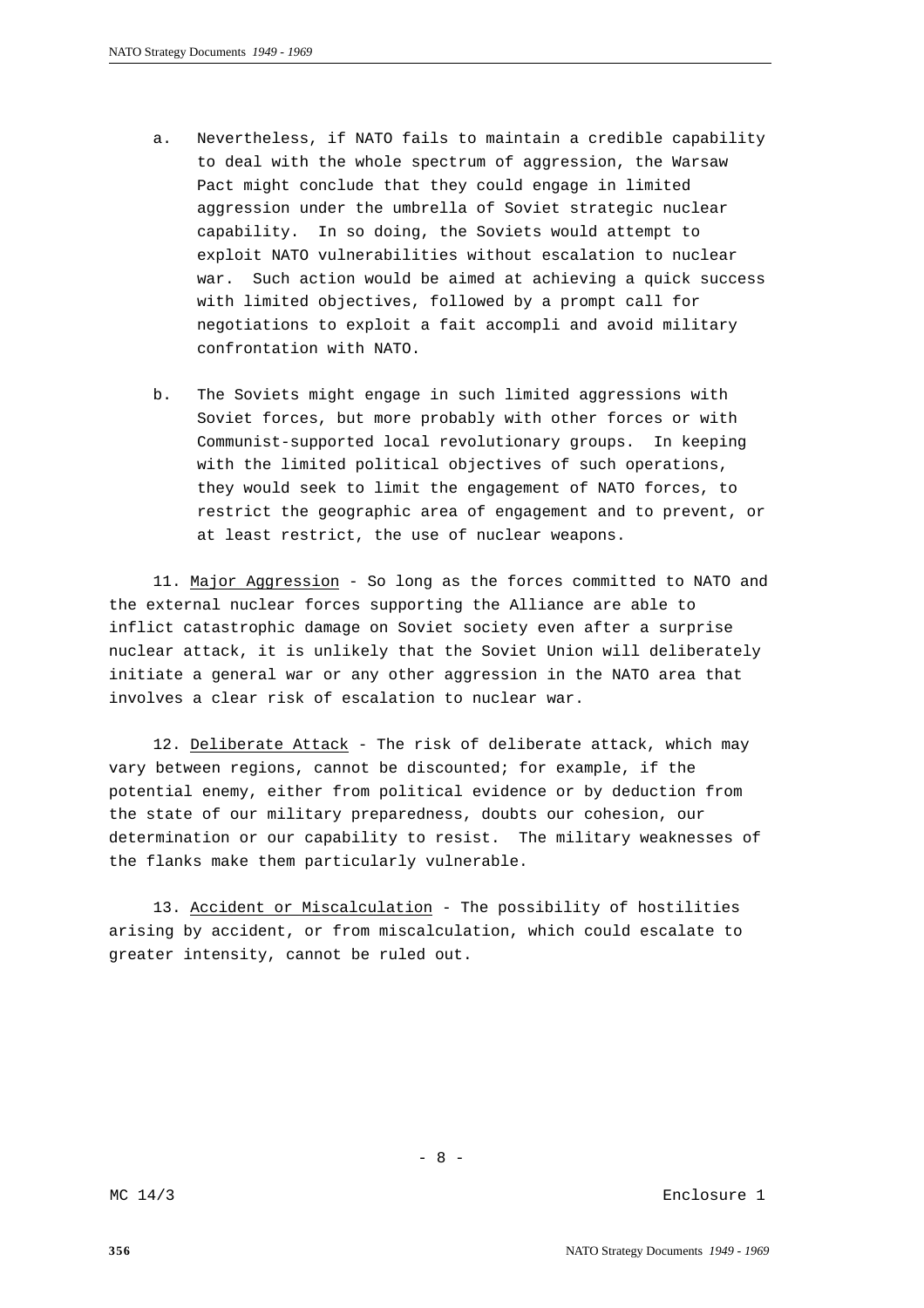# Probability of Receiving Warning of Attack

14. The potential enemy has the capability to mount a surprise attack on a considerable scale, and the concept of surprise remains a fundamental principle of war; one of the bases for NATO's military planning should therefore be the hypothesis of an attack with little or no strategic warning by some or all of the forces immediately available to the Warsaw Pact. For an attack directed exclusively or initially against a flank region, NATO's local military weaknesses would be particularly likely to influence an aggressor's choice of action in favour of surprise.

15. If the Warsaw Pact was prepared to forego strategic surprise in order to increase the weight of its attack some military indications of the build-up should be expected. Although there can be no certainty that the Soviet Union or one of its Allies would not undertake a sudden onslaught, it is probable in the present political climate that a period of increasing political tension (possibly of weeks, if not months) would precede aggression. The early stages of such a period of increasing tension might be marked by indications (e.g. changes in Soviet policy) which, if interpreted correctly and in time, would give NATO a measure of forewarning. While reliance on this probability as a basis for military force planning for the Alliance as a whole would involve considerable risk, it should also be taken into account in the planning of political measures and military actions, such as making ready and deploying reinforcements, thus enabling the maximum use to be made of any period of forewarning to demonstrate the cohesion and determination of the Alliance and enhance the credibility of its deterrent posture.

# STRATEGY CONSIDERATIONS

- 9 -

### Defence Principles

16. The deterrent concept of the Alliance is based on: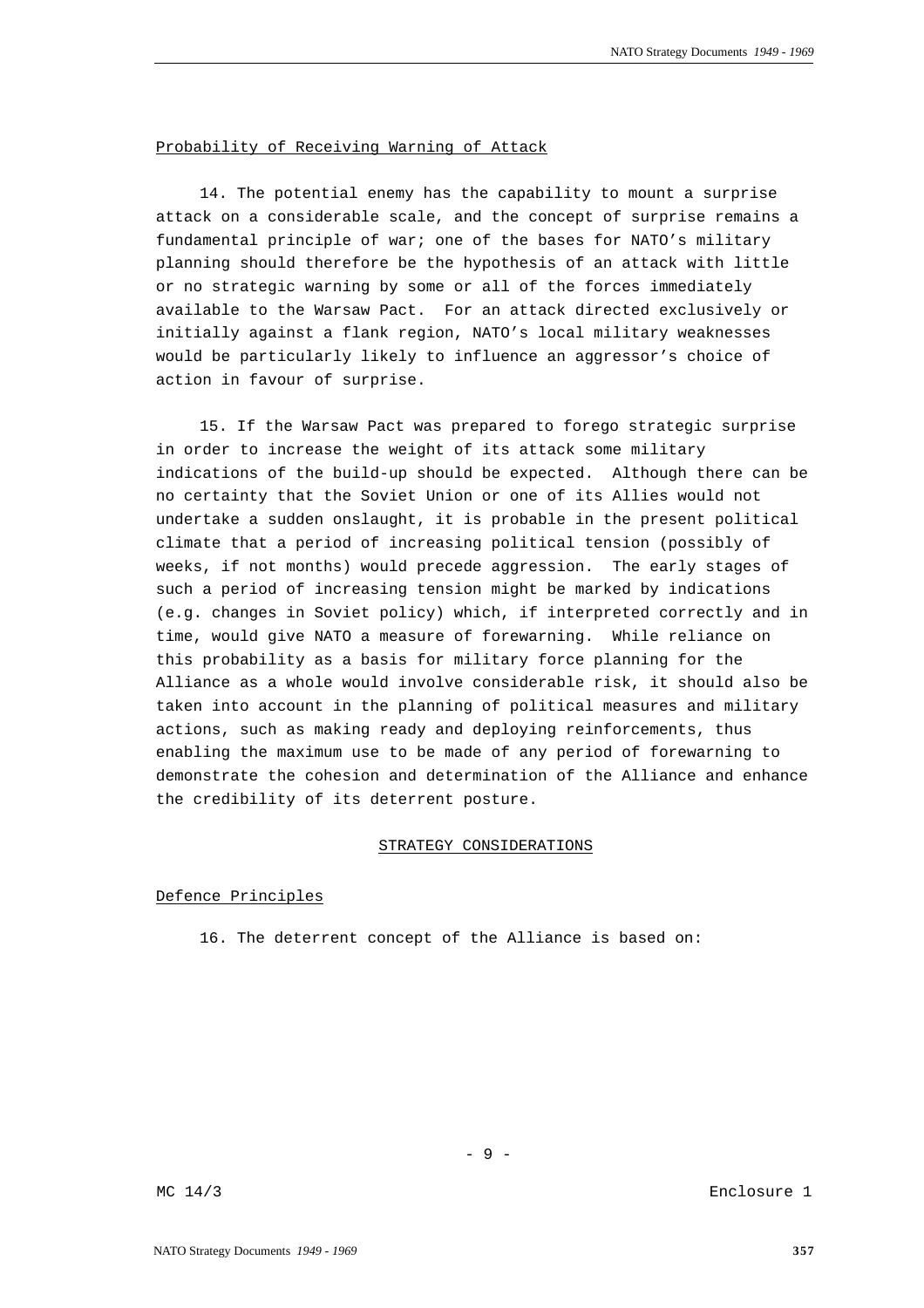- a. A manifest determination to act jointly and defend the North Atlantic Treaty area against all forms of aggression;
- b. A recognisable capability of the Alliance to respond effectively, regardless of the level of aggression;
- c. A flexibility which will prevent the potential aggressor from predicting with confidence NATO's specific response to aggression, and which will lead him to conclude that an unacceptable degree of risk would be involved regardless of the nature of his attack.

17. Should deterrence fail and aggression take place there are three types of military response open to NATO, one or more of which should be used in any specific contingency:

- a. Direct Defence. Direct defence seeks to defeat the aggression on the level at which the enemy chooses to fight. It rests upon physically preventing the enemy from taking what he wants. A capability for direct defence in any contingency is a deterrent to that contingency; successful direct defence either defeats the aggression or places upon the aggressor the burden of escalation. Full options for direct defence exist when NATO can successfully counter any aggression, at whatever place, time, level and duration it occurs. The direct defence concept includes the use of such available nuclear weapons as may be authorised, either on a pre-planned or case-by-case basis. The requirement for direct defence is effective forces-in-being which, on land, must have a capability to defend forward and, at sea, must have a capability to defend wherever aggression occurs.
- b. Deliberate Escalation. Deliberate escalation seeks to defend aggression by deliberately raising but where possible controlling, the scope and intensity of combat, making the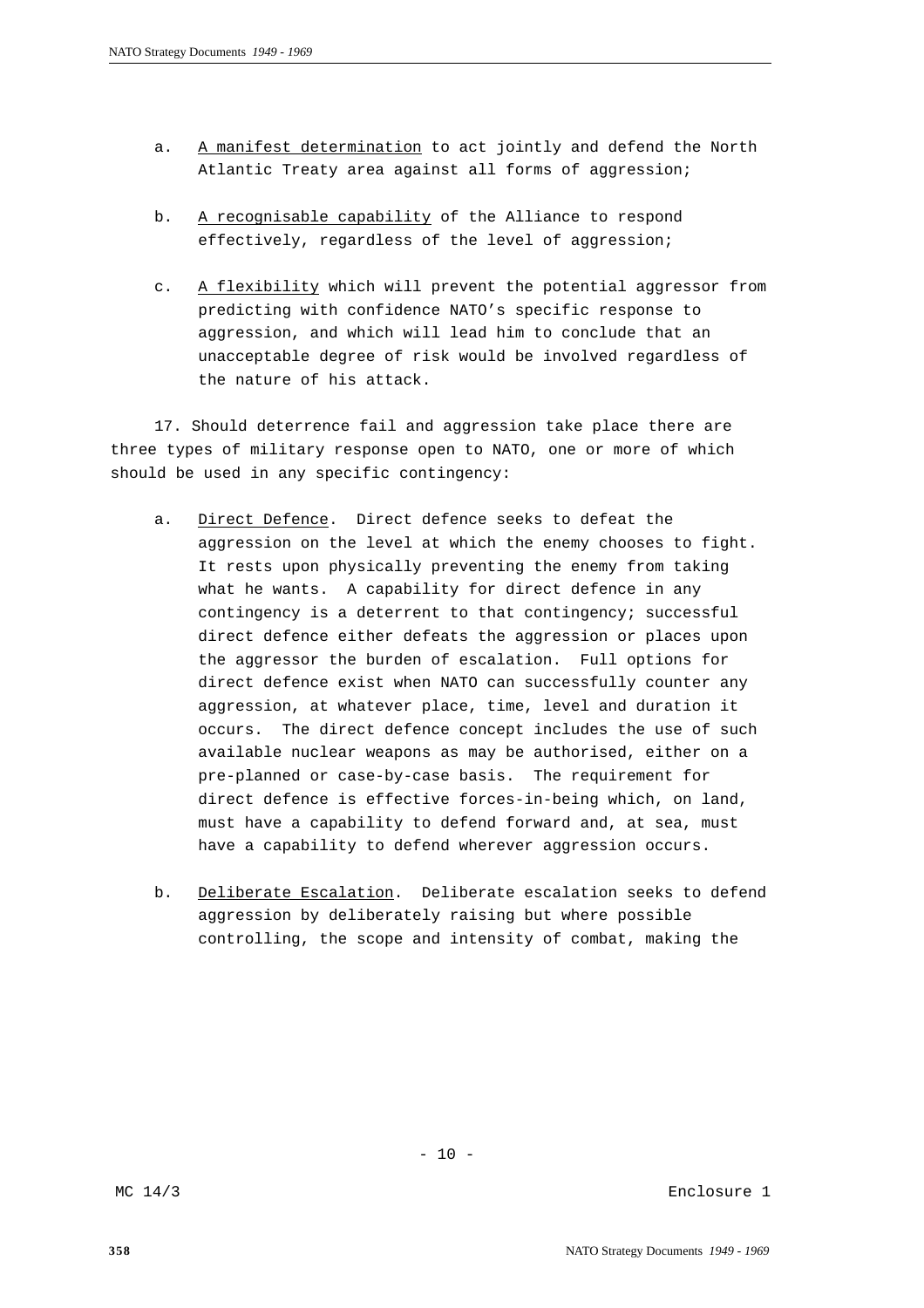cost and the risk disproportionate to the aggressor's objectives and the threat of nuclear response progressively more imminent. It does not solely depend on the ability to defeat the enemy's aggression as such; rather, it weakens his will to continue the conflict. Depending on the level at which the aggression starts, the time needed for each escalatory action and reaction and the rate of success, escalatory steps might be selected from among the following examples provided they have not previously been used as part of a direct defensive system:

- (1) broadening or intensifying a non-nuclear engagement, possibly by opening another front or initiating action at sea in response to low intensity aggression;
- (2) use of nuclear defence and denial weapons;
- (3) demonstrative use of nuclear weapons;
- (4) selective nuclear strikes on interdiction targets;
- (5) selective nuclear strikes against other suitable military targets.
- c. General Nuclear Response. General nuclear response contemplates massive nuclear strikes against the total nuclear threat, other military targets, and urban-industrial targets as required. It can be forced upon NATO by a major Soviet nuclear attack. It is both the ultimate deterrent and, if used, the ultimate military response.

# Elements of Strategy

18. Defence Concept - To safeguard NATO territories and populations and to preserve the free use of sea and airspace, the NATO defence concept should fulfil the following basic objectives:

a. To maintain a strategic nuclear deterrent posture, with a secure retaliatory strike capability, and overall readiness for war.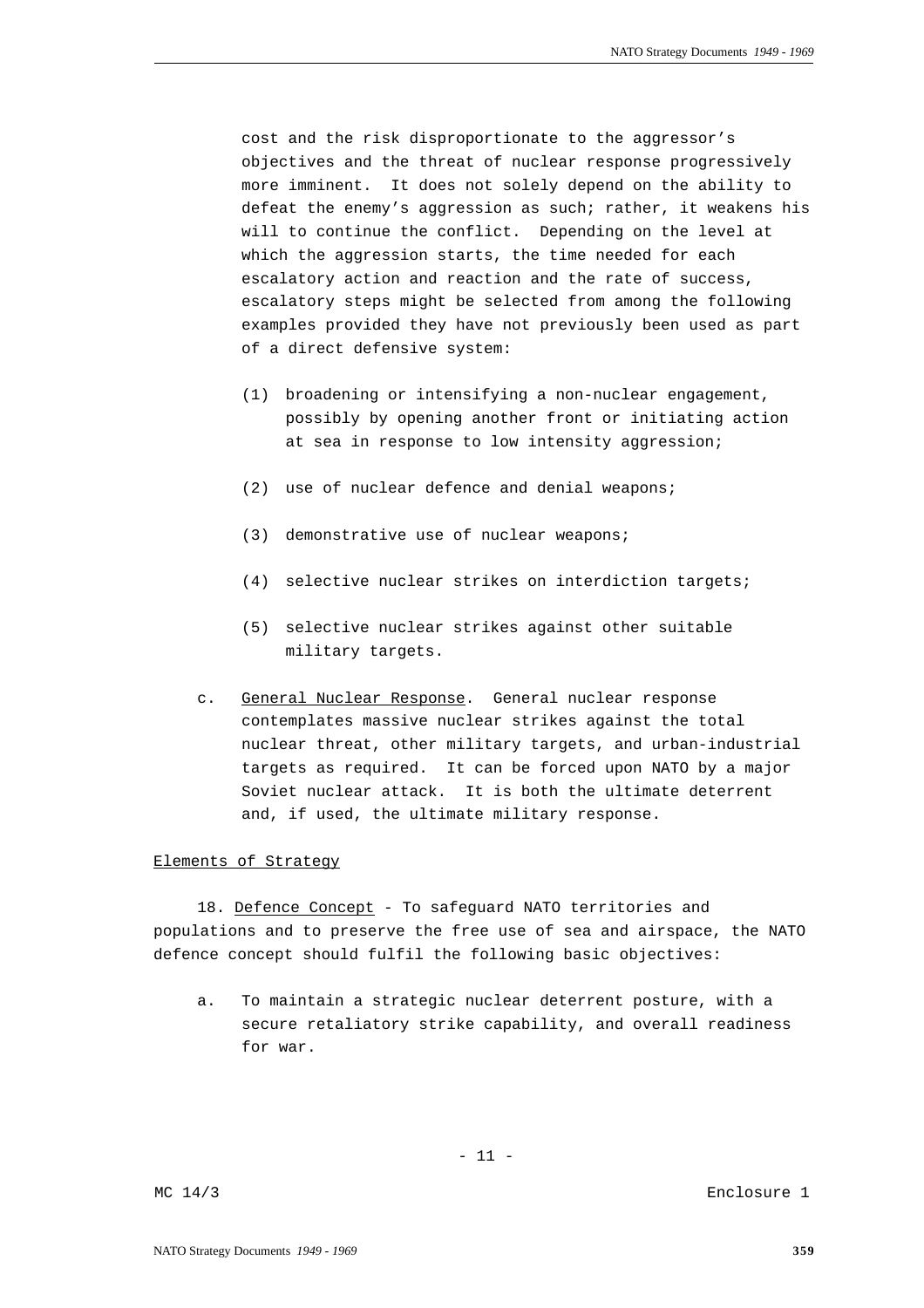- b. To make it credible to a potential aggressor that he will have to contend with an immediate and effective response by NATO the forward defence concept should be maintained. Sufficient combat ready and balanced land, air and naval forces should be maintained and stationed as far forward as is necessary and possible.
- c. To identify the scale of any aggression on land or at sea as quickly as possible.
- d. To prevent the aggressor from seizing and holding NATO territory or interfering with the free use of sea and air space and to counter limited aggression without necessarily resorting to nuclear warfare; or, if the aggressor remains intent on his purpose, to confront him with such resistance that he will be compelled to withdraw or risk further escalation which, if necessary, would include the controlled use of nuclear weapons.
- e. To cope with a major aggression by bringing to bear such conventional and nuclear capabilities as may be necessary to achieve NATO's objectives.

19. NATO Committed Forces - The forward defence concept requires sufficient ground, sea and air forces in a high state of readiness, committed to NATO for prompt, integrated action in times of tension or against any limited or major aggression. Forces-in-being, with conventional and nuclear capabilities, must be committed to NATO in peacetime to present a credible deterrent to any level of aggression ranging from incursion to major aggression. In order to be fully effective against an attack with little or no strategic warning forces should be provided with adequate combat and logistic support, possess the necessary tactical mobility, and be deployed forward with appropriate echeloning in depth in suitable tactical locations.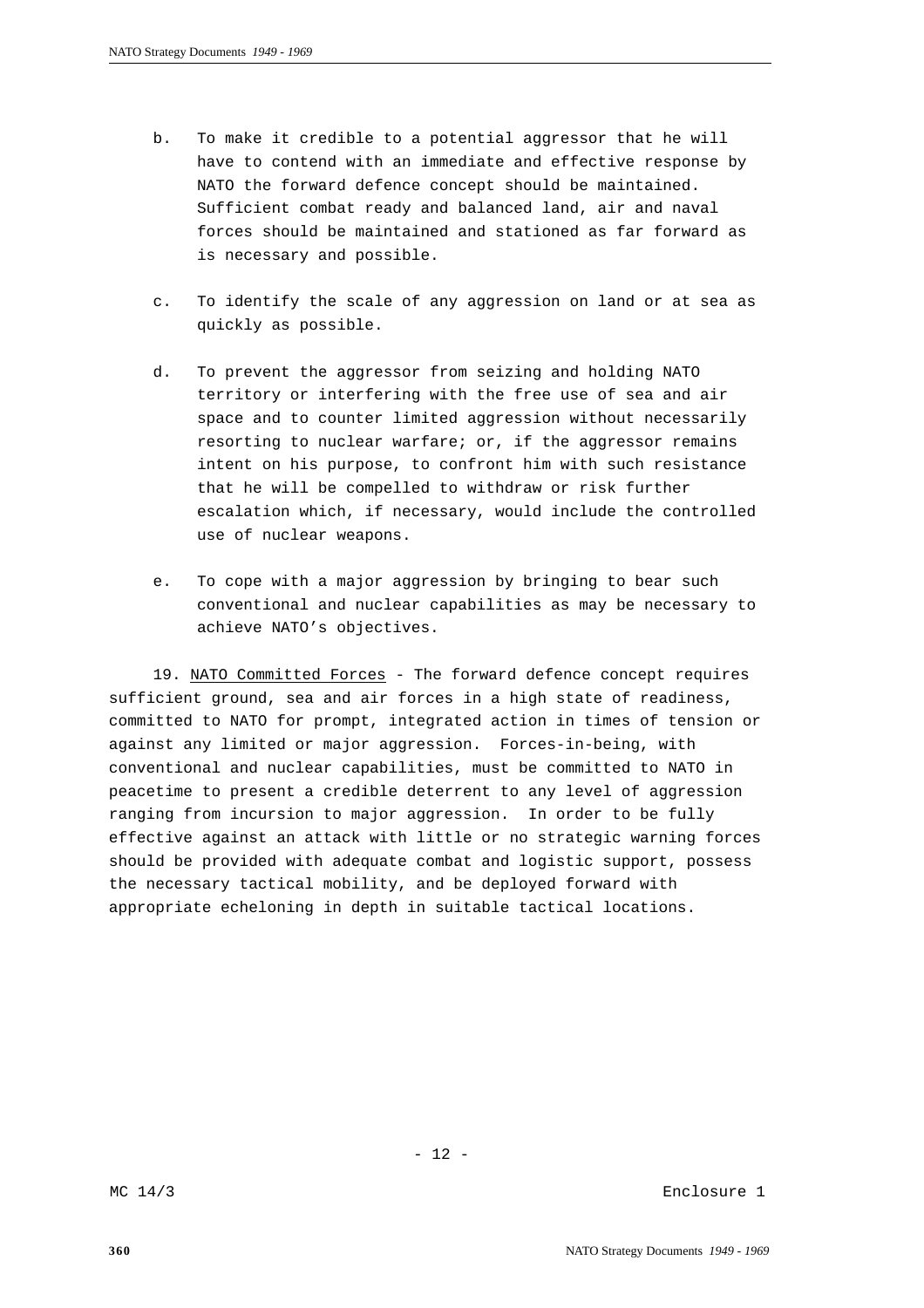To take account of the probability of a period of political tension preceding a possible aggression or to take advantage of forewarning provided by any other indications, NATO requires a capability for rapid augmentation of its forward posture. This calls for:

- a. The timely deployment of any active forces not located near their emergency defence positions.
- b. Supplementing effective local forces-in-being on the flanks through an improved NATO capability for rapid reinforcement without impairment of M-Day defensive capabilities elsewhere.
- c. The provision of trained, equipped, and readily mobilisable reserve forces which might be committed to NATO.
- d. The availability of adequate stocks of conventional and nuclear supplies.

The requirement at c. above, which should take full account of the mobilisation and force expansion capabilities of NATO countries, should provide a base for longer term force increases in a prolonged test of political determination.

20. External Strategic Nuclear Forces - There must be at all times full planning coordination between the nuclear strategic forces under national control and the nuclear forces of NATO to ensure the most effective use of the total nuclear capability.

21. Other National Forces for NATO - Available national forces that are not committed to NATO should contribute to the defence of the NATO area by providing one or more of the following:

- a. Intelligence gathering and dissemination.
- b. Security forces to counter covert operations directed against NATO countries.
- c. Reinforcement forces in support of the Forward Defence Concept in limited aggression.
- d. A defence in depth in support of the Forward Defence Concept in major aggression.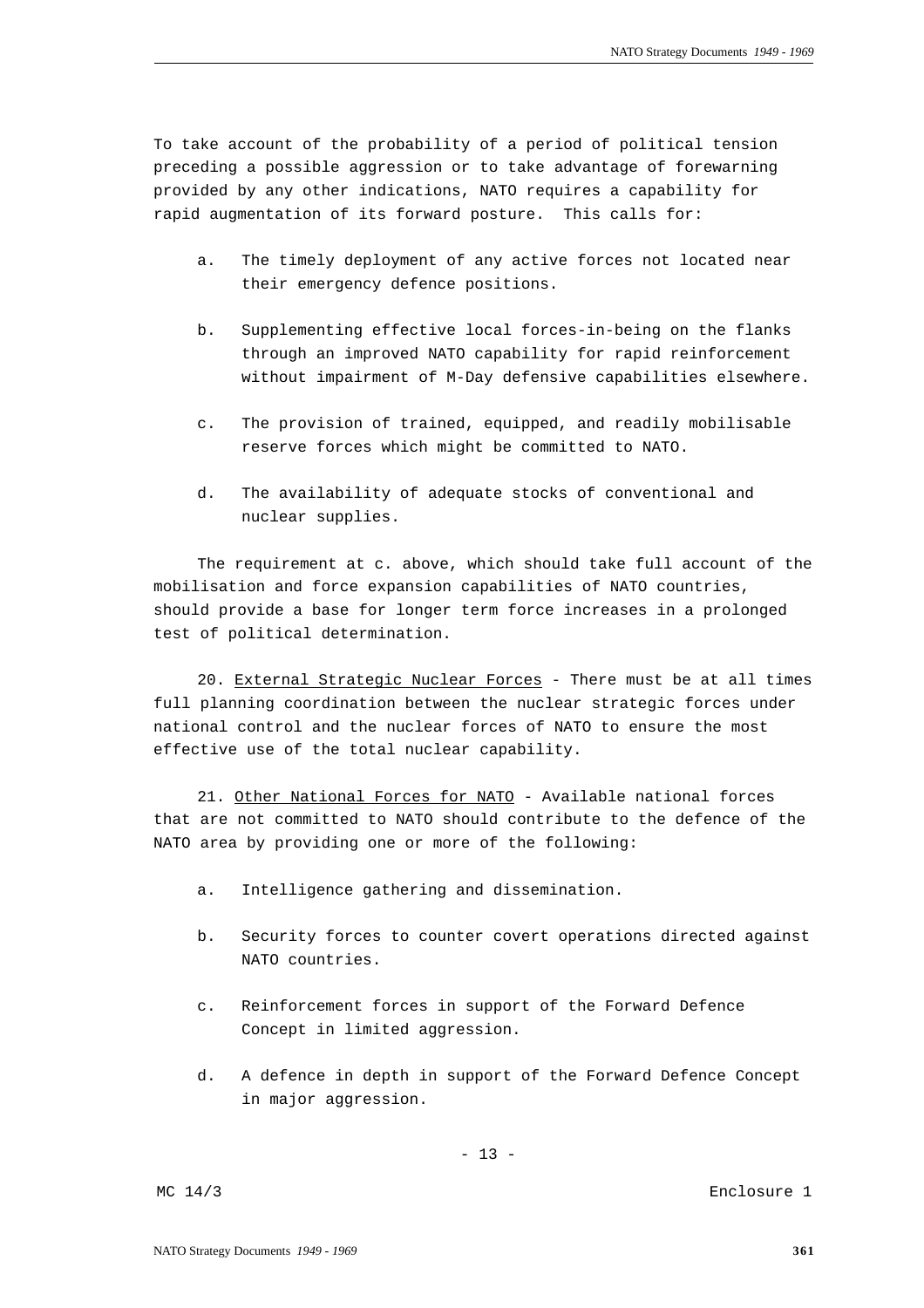- e. Rapidly intervening external reinforcement forces, for the defence of the flanks in combination with resolute local forces
- f. A threat to open another front.
- g. Forces for logistic support to NATO or national forces and for safeguarding the lines of communication.

#### 22. The Threat of Escalation

- a. The main deterrence to aggression short of full nuclear attack is the threat of escalation which would lead the Warsaw Pact to conclude that the risks involved are not commensurate with their objectives. Should an aggression be initiated, short of a major nuclear attack, NATO should respond immediately with a direct defence. (See para. 17a, above). The first objective would be to counter the aggression without escalation and preserve or restore the integrity and security of the North Atlantic area. However, NATO must be manifestly prepared at all times to escalate the conflict, using nuclear weapons if necessary. It is emphasised that NATO's capabilities to resist conventional aggression without resorting to nuclear warfare will depend on the enemy's actions, on the actions taken by NATO nations as a result of available warning, on the effectiveness of the military forces-in-being and reinforcements, and their conventional capability to defend forward. These factors will dictate the level of aggression at which NATO will have to commit itself to initiate the use of nuclear weapons.
- b. In peace and war nuclear power in being will weigh heavily in the scales of negotiation and the keystone of NATO security and integrity must continue to be based on an adequate overall nuclear posture. The effects of nuclear war would be

- 14 -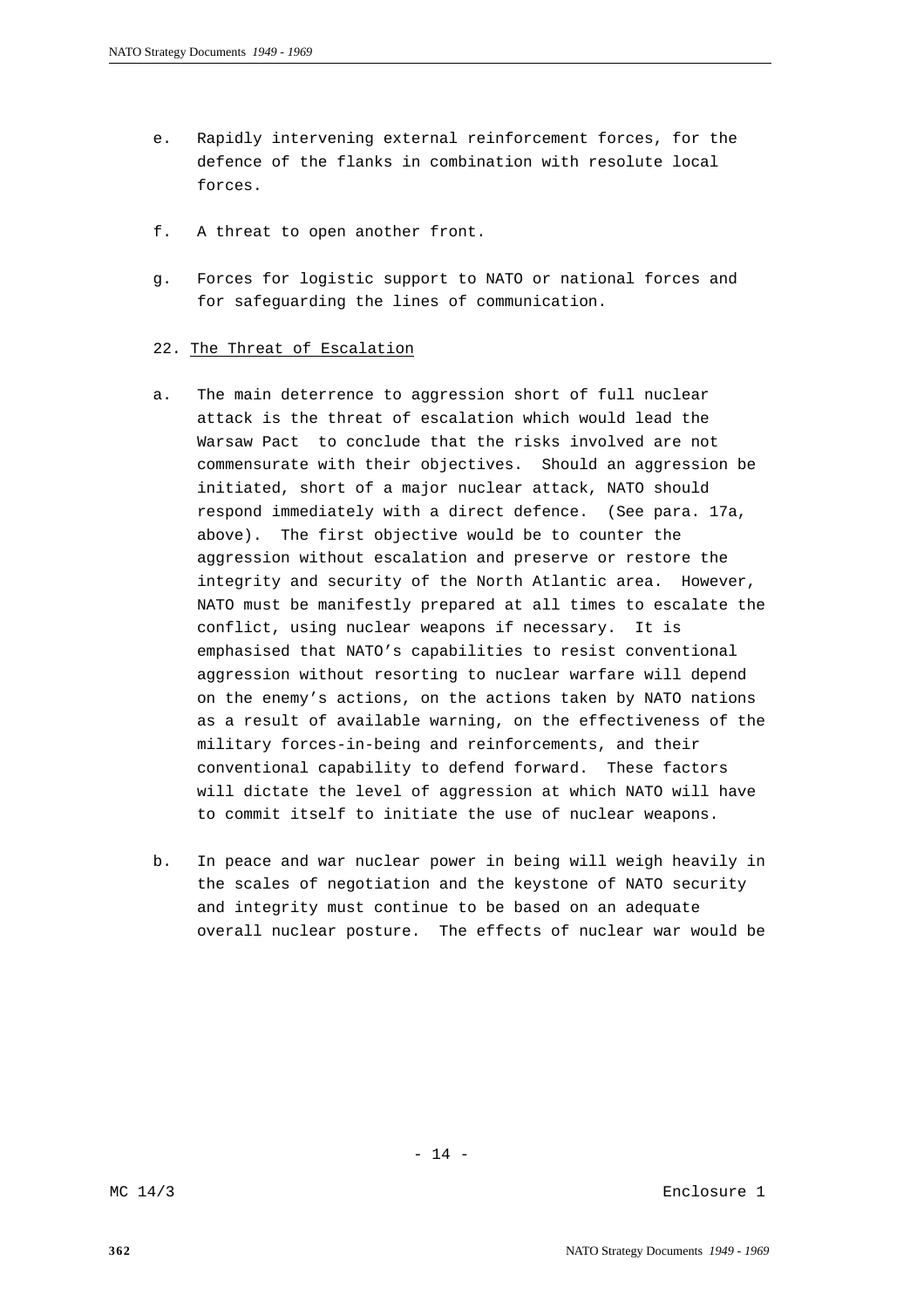so grave that the Alliance should engage in such action only after the possibilities of preserving or restoring the integrity of the NATO area through political, economic and conventional military actions had been tried and found insufficient.

c. NATO should retain the initiative to use nuclear weapons under conditions where it is militarily or politically required. The use of nuclear weapons to oppose an aggression, limited in scope and area, though it should not be excluded, might involve an increased risk of escalation.

23. Decision-Making Machinery - In view of the speed with which the Warsaw Pact could develop military operations, the political and military control arrangements of the Alliance must allow for:

- a. A continuous assessment of the enemy capabilities and indications of attack.
- b. Decision-making machinery, capable of rapid decisions especially with regard to:
	- (1) The declaration of alert measures, including the assignment of forces to the Major NATO Commanders.
	- (2) The need for conventional military action while decisions are being made about mobilisation and deployment of reinforcements.
	- (3) The release of nuclear weapons.

24. Effect of NATO Force Build-Up - NATO's committed forces with a capability to respond rapidly to strategic warning would enhance the credibility of NATO to deter any scale of aggression. National forces would significantly contribute to the deterrent effect of NATO if they were maintained at an effective readiness status and if they could reinforce the NATO committed forces at an early stage, even before actual hostilities.

# THE MILITARY POSTURE OF THE ALLIANCE

#### General

25. In order to deter, and if necessary counter, aggression, the basic military posture of the Alliance requires land, sea and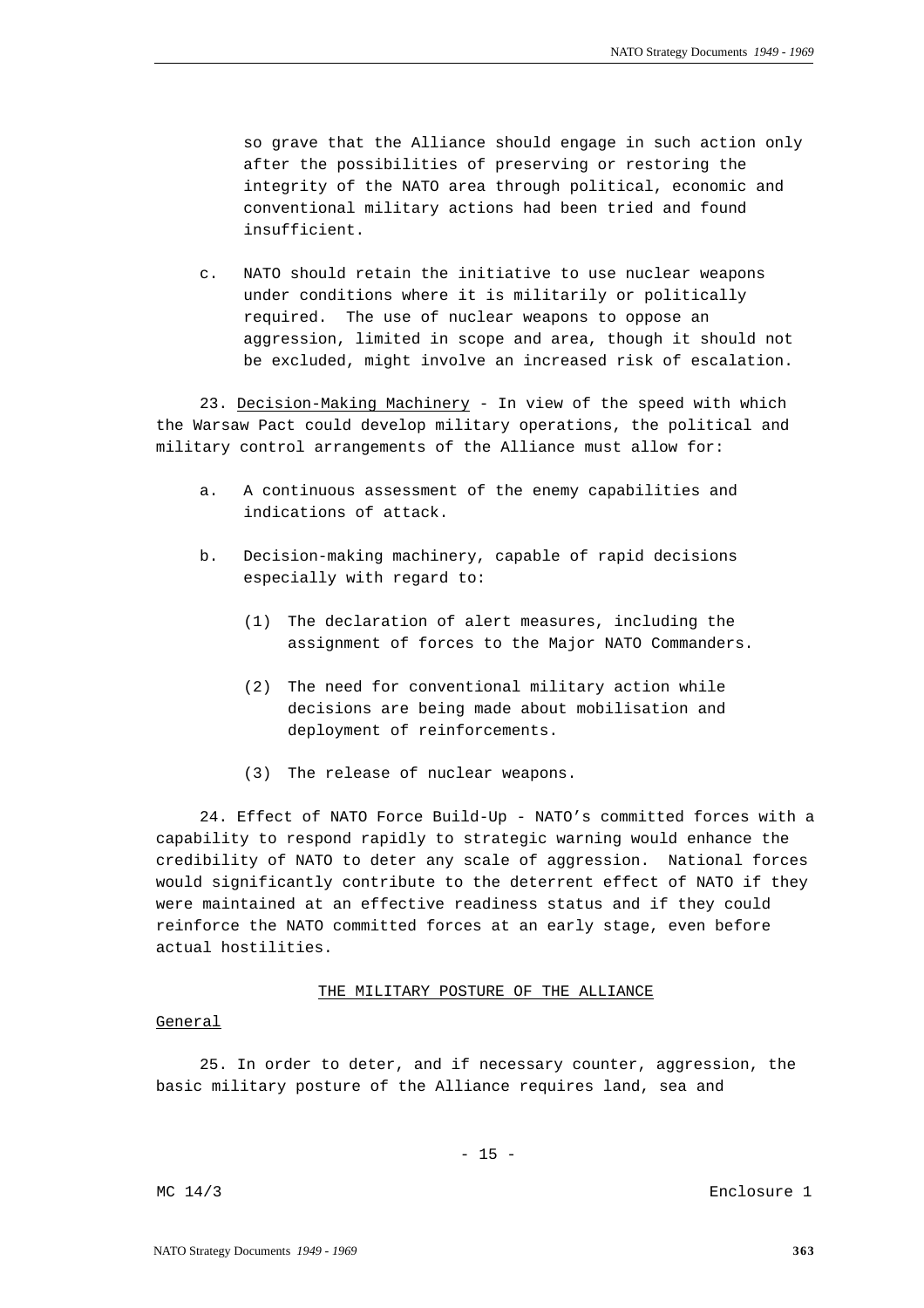air forces with a full spectrum of capabilities, including:

- a. The strategic nuclear forces of the Alliance. These should be adequate to inflict catastrophic damage on Soviet society even after a surprise nuclear attack and constitute the backbone of NATO's military capabilities. Although there appears to be no way to prevent similar damage to the West from an all-out nuclear attack, risks are a necessary corollary of a policy founded on deterrence.
- b. The tactical nuclear forces available to the Major NATO Commanders. These constitute an essential component of the deterrent. Their primary purposes are to add to the deterrence of conventional attacks of any magnitude, and counter them if necessary, by confronting the enemy with the prospect of consequent escalation of the conflict; and to deter, and if necessary respond to, the use of tactical nuclear weapons by posing the threat of escalation to all-out nuclear war.
- c. The conventional forces of the Alliance, land, sea and air, many of which are organically supported by tactical nuclear weapons, are a further essential component of the deterrent. They should be designed to deter and successfully counter to the greatest extent possible a limited non-nuclear attack and to deter any larger non-nuclear attack by confronting the aggressor with the prospect of non-nuclear hostilities on a scale that could involve a grave risk of escalation to nuclear war.

The broad requirements for these forces are outlined below.\*

#### Covert Actions

26. The National armed forces and internal security forces of each NATO country normally should be sufficient to meet covert actions

Detailed requirements are contained in the revision of "Measures to Implement the Strategic Concept".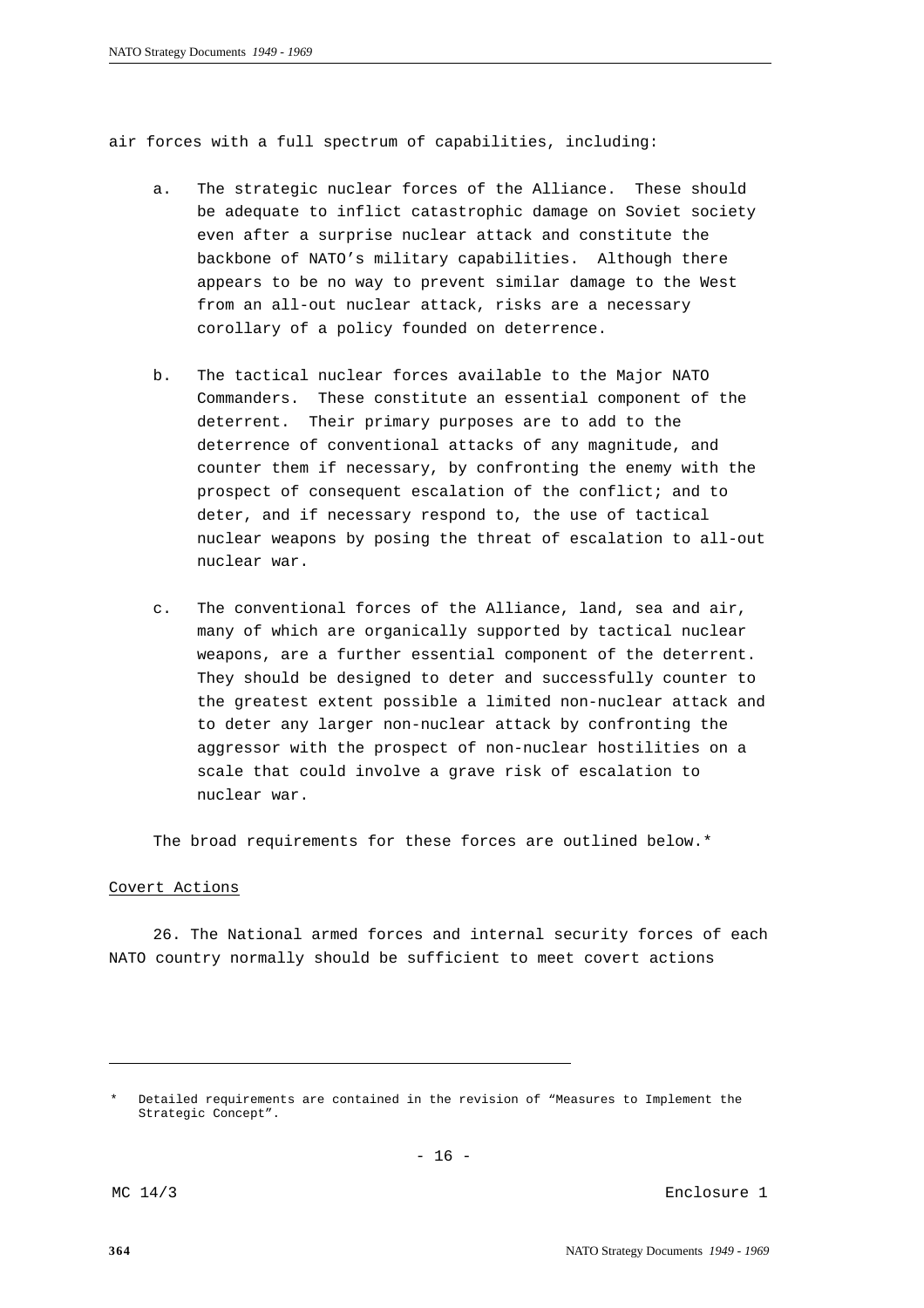in their respective countries. Certain covert actions could directly involve the forces of the Warsaw Pact. These potential sources of conflict, especially including the Soviet attitude to Berlin, should be considered as a special feature of NATO strategy.

# Limited Aggression

27. The ground, sea and air forces of the Alliance should be capable of rapid, flexible and effective reaction against the various forms of limited aggression. To provide the necessary flexibility and to meet the need for direct defence these forces require adequate mobility, fire-power, communications and logistics, and the capability to conduct a wide range of defensive and offensive operations, including the selective and discriminatory use of nuclear weapons. Inasmuch as NATO forces may have to contend with superior conventional Warsaw Pact forces, there is a requirement for rapid reinforcement tailored to the threat. In order to enhance NATO's capability to react instantly to a threat of limited aggression, especially on the flanks, the following factors are important:

- a. The provision of adequate local forces capable of implementing the forward defence.
- b. The provision of supporting reinforcement forces, land, naval and air, planned to intervene rapidly.

# Major Aggression

28. To deal with major aggression NATO requires within the Alliance:

- a. As the ultimate response, strategic nuclear forces with a secure retaliatory capability.
- b. Ground, sea and air forces capable of conducting a conventional and nuclear defence against any form of aggression or subversion.
- c. Maritime forces for the protection of shipping, to conduct offensive operations against submarines and surface

- 17 -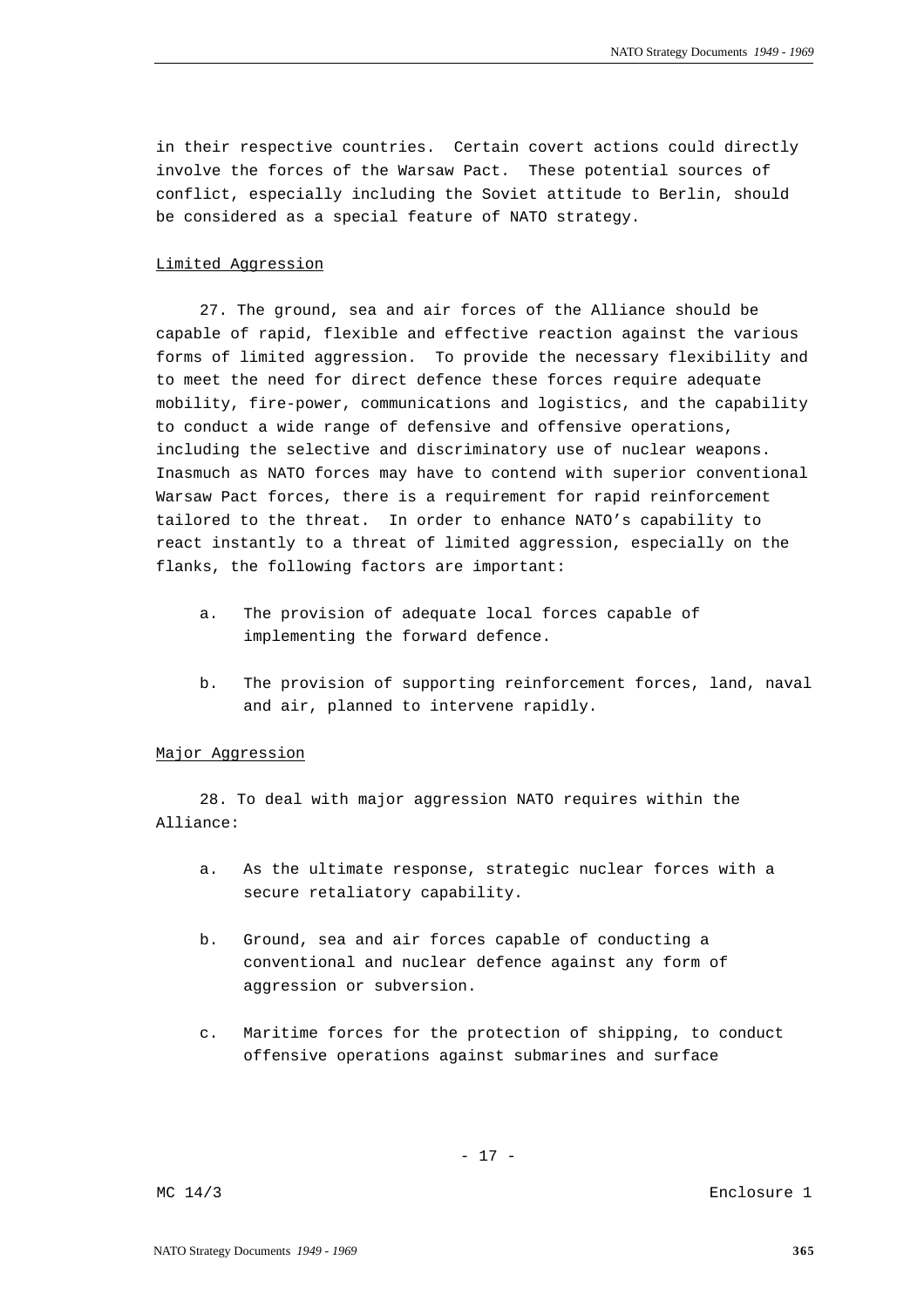forces, to counter amphibious operations, for support of the land battle, to assist in the safe evacuation and dispersal of Allied shipping and in the essential supply of NATO nations.

#### Operations After a Major Nuclear Exchange

29. Since the scale and nature of any nuclear exchange cannot be calculated with any assurance, the situation after a nuclear exchange is difficult to foresee and to define. NATO should not plan to reserve forces for hostilities following a general nuclear exchange. However, NATO requires a survival capability to accomplish as a minimum:

- a. The implementation of survival measures.
- b. The maintenance of law and order.
- c. The control of land and sea areas.

#### Bacteriological and Chemical Warfare

30. It is not evident to what extent BW or CW capabilities might affect deterrence. However, there is a danger that the Soviet leaders might come to believe that their capabilities in these fields would give them a significant military advantage. NATO should rely principally upon its conventional and nuclear forces for deterrence, but should also possess the capability to employ effectively:

- a. Lethal CW agents in retaliations, on a limited scale.
- b. Passive defensive measures against CW.
- c. Passive defensive measures against BW.

#### Operations Outside the NATO Area

31. The forces of certain NATO nations may need to retain the flexibility required to permit action to meet limited military situations outside the NATO area especially in peripheral areas. This flexibility should he harmonised with the requirement to protect NATO.

#### THE STRATEGIC CONCEPT

32. The overall military objective of the Alliance is to prevent war by creating an effective deterrent to all forms of aggression. For this purpose the Alliance needs a full spectrum

- 18 -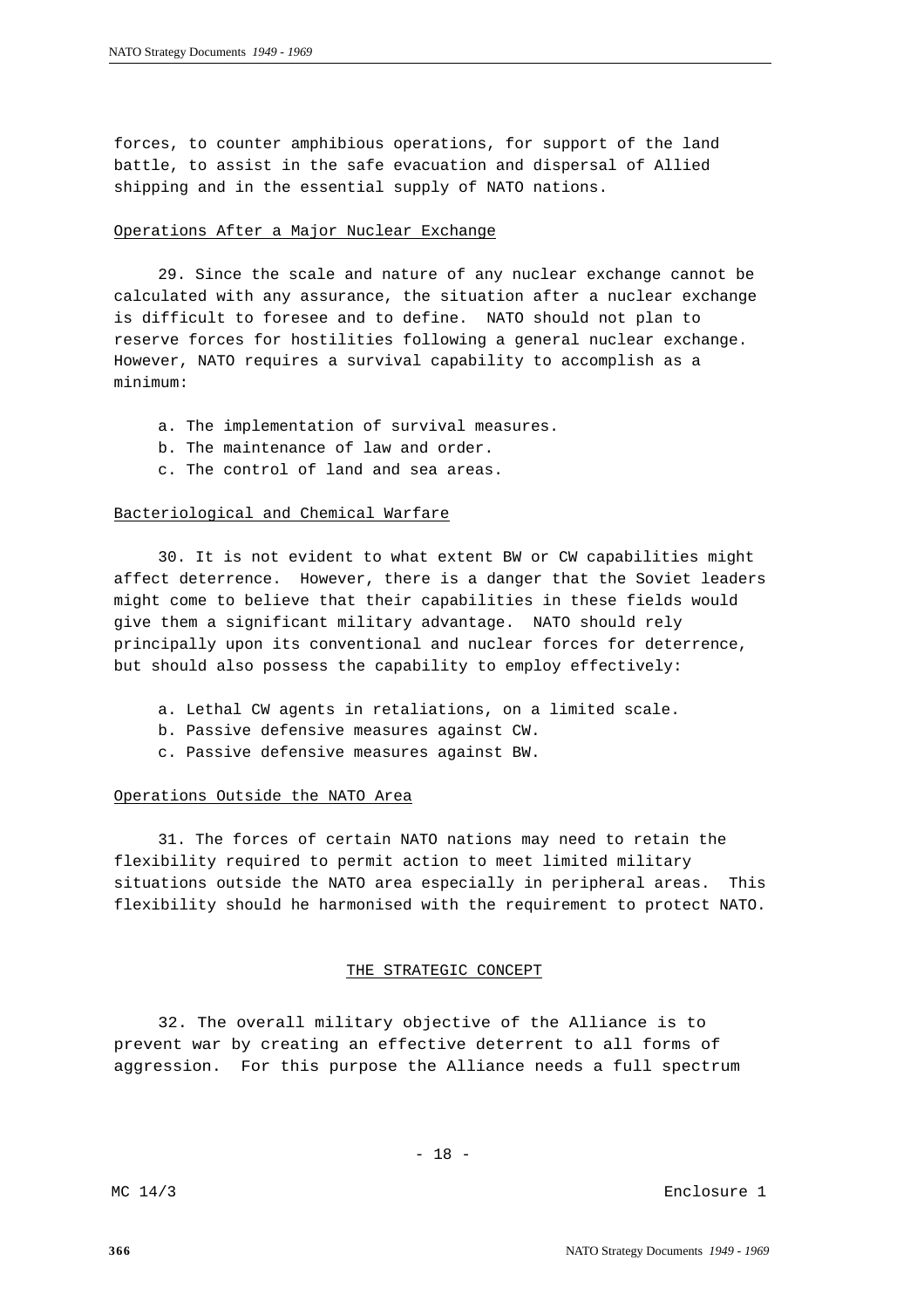of military capabilities ranging from conventional forces through tactical nuclear weapons to strategic nuclear forces.

33. To provide the minimum requirements for this deterrent strategy the Alliance must act jointly and maintain at least:

- a. A credible capability for direct defence to deter the lesser aggressions such as covert actions, incursions, infiltrations, hostile local actions and limited aggressions.
- b. A credible capability for deliberate escalation to deter more ambitious aggressions.
- c. A credible capability to conduct a general nuclear response as the ultimate deterrent.

34. Should aggression occur the military objective must be to preserve or restore the integrity and security of the North Atlantic Treaty Area by employing such force as may be necessary within the concept of forward defence. Should aggression occur the Alliance should:

- a. Meet initially any aggression short of a major nuclear attack with the available direct defence.
- b. Conduct a deliberate escalation of the conflict if the aggression could not be held and the situation restored by direct defence.
- c. Initiate the appropriate major nuclear response if the aggression were a major nuclear attack.

35. The political and military control arrangements of the Alliance should permit timely political consultation required by indicators of attack, and consultation required for the use of nuclear weapons. The use of nuclear weapons should be consistent with the following guidelines:

a. In the event of an unmistakable attack with nuclear weapons in the NATO area, the forces of the Alliance should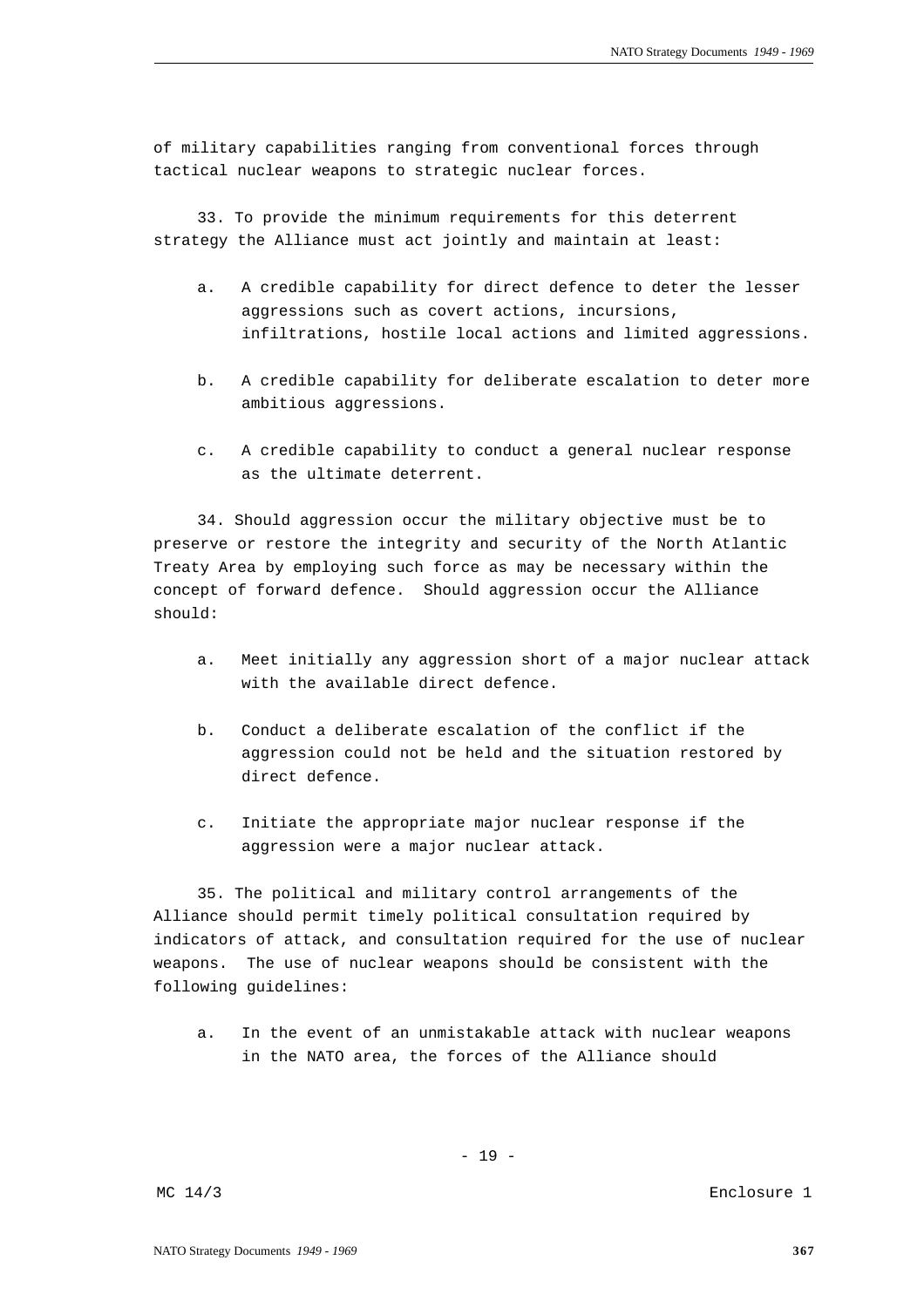respond with nuclear weapons on the scale appropriate to the circumstances. The possibilities for consultation in this context are extremely limited.

- b. In the event of a full-scale conventional aggression, indicating the opening of general hostilities on any sector of the NATO area, the forces of the Alliance should, if necessary, respond with nuclear weapons on the scale appropriate to the circumstances. It is anticipated that time will in this case permit consultation.
- c. In the event of an attack not fulfilling the conditions described in a and b, above, but which threatened the integrity of the forces and the territory attacked and which could not be successfully held with conventional forces, the decision to use nuclear weapons would be subject to prior consultation in the Council.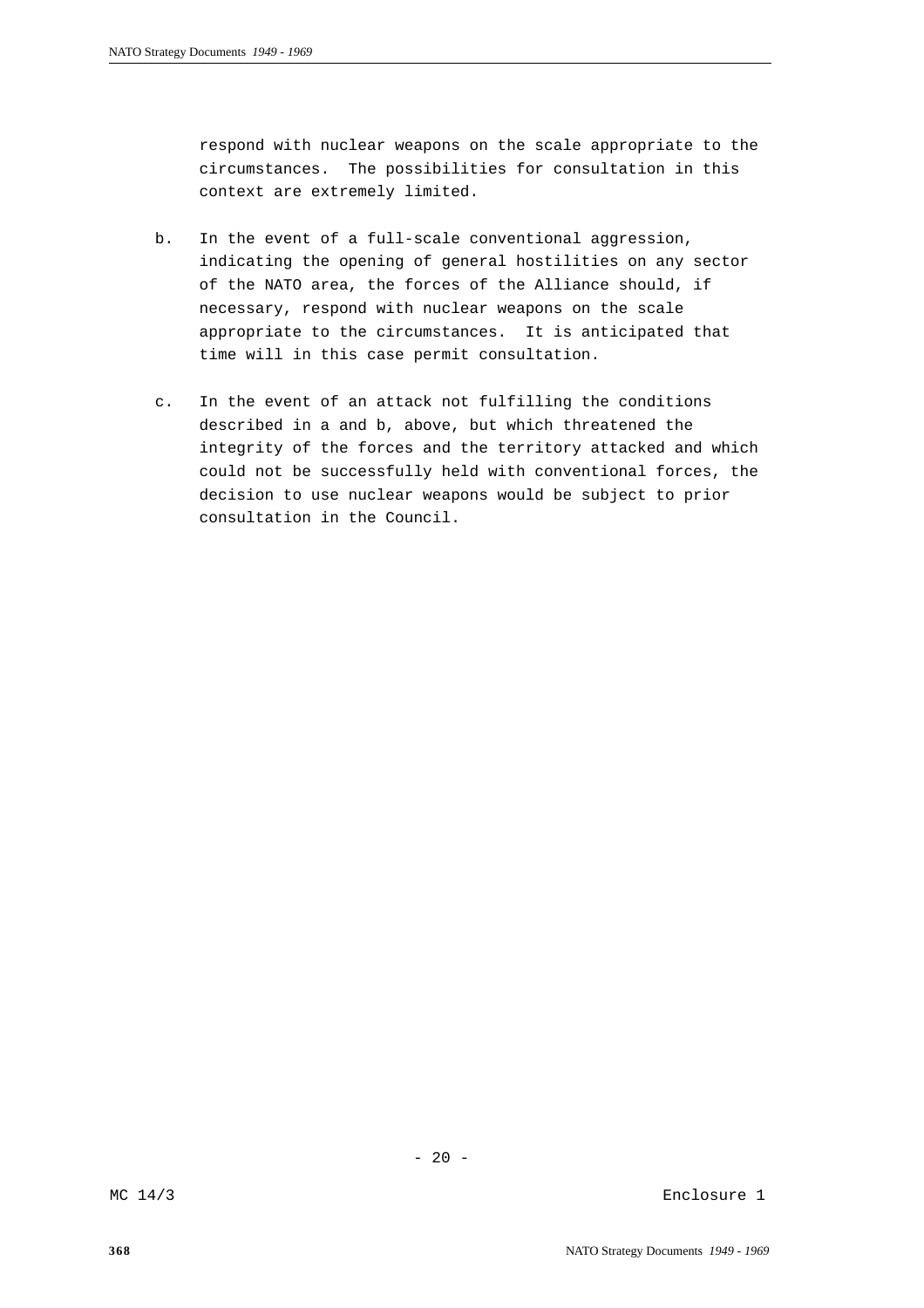### ANNEX A

#### DEFINITIONS

1. The definitions in the following paragraphs are intended only to define the spectrum of enemy aggression. They do not dictate or pre-judge the nature or scale or NATO response.

2. Covert Actions - are defined as any non-nuclear operations which are so planned and executed as to conceal the identity of, or permit denial by, the sponsor. Such actions may be used to forment unrest and insecurity in an attempt to create favourable conditions for subsequent limited aggression against NATO forces or territory and interference with free use of sea and air space by NATO nations, and are considered to include certain incursions and infiltrations as defined in paragraphs 3 and 4 below.

3. Incursions (Adapted from MC 78) - Small-scale raids, frontier violations, or other harassments on land, at sea and in the air carried out by Soviet, Satellite or other aggressive military or paramilitary units with the apparent intention to generate disorder, tension, confusions, or to reconnoitre.

4. Infiltrations (Adapted from MC 78) - Covert penetrations by individuals or small groups of Soviet, or Satellite personnel or other hostile groups for the purpose of executing various harassments. Such occurrences are usually political in nature. However, to the extent that they are military or para-military activities such as sabotage, ambushes, traffic disruption, reconnaissance of NATO bases, the establishment of hidden depots, or activation and support of Communist Fifth Columns, some infiltrations may have a direct bearing on the military situation and cannot be ignored by the military authorities.

5. Hostile Local Actions (Adapted from MC 78) - Military actions conducted in an atmosphere suggesting conscious restriction by the adversary on the objectives, nature and duration of operations and on the manpower and weapons he employs. In initiation of these hostile local actions, it is considered that reliance would be

Annex A to MC 14/3 Enclosure 1